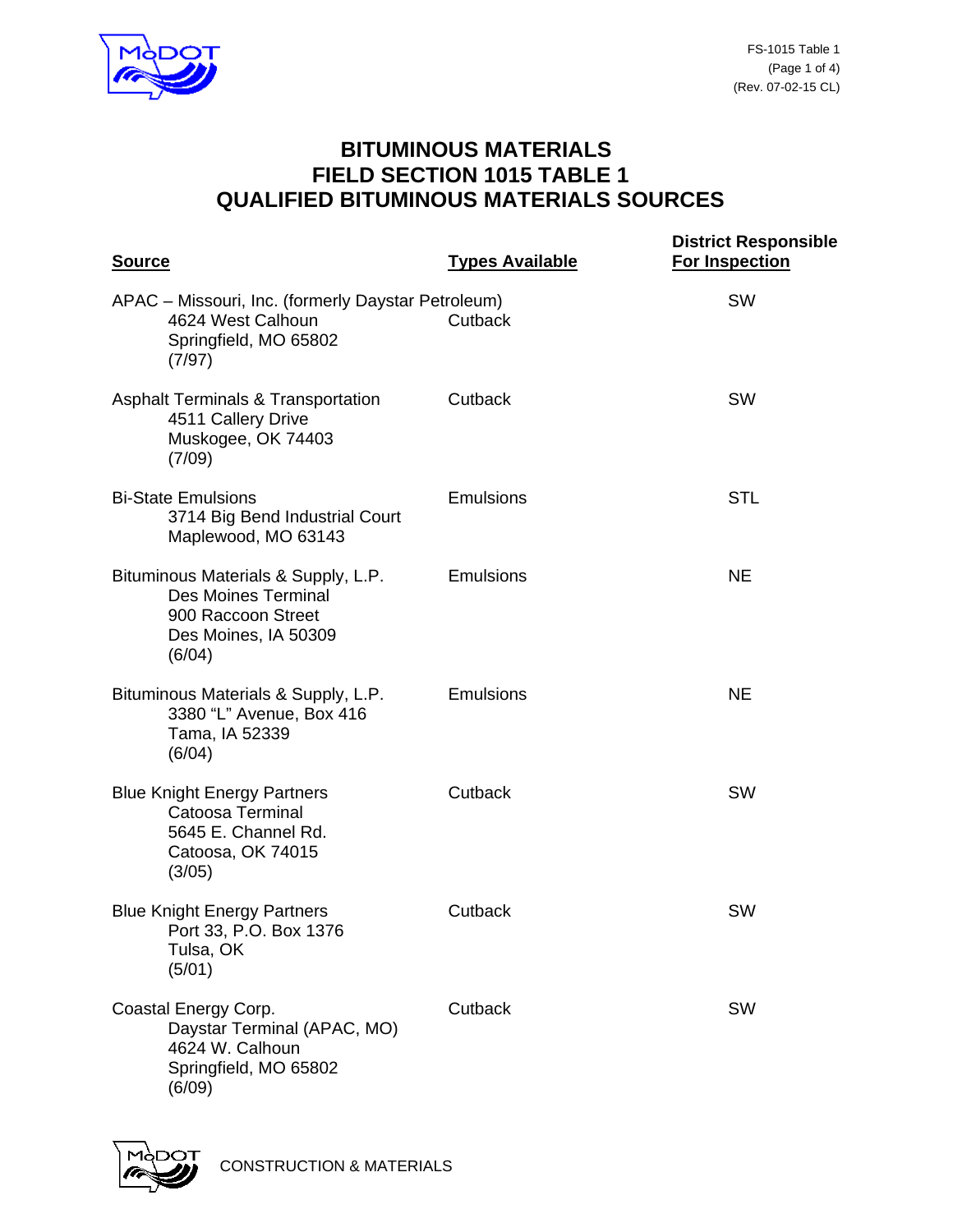## **BITUMINOUS MATERIALS FIELD SECTION 1015 TABLE 1 Continued QUALIFIED BITUMINOUS MATERIALS SOURCES**

| <u>Source</u>                                                                                               | <b>Types Available</b>         | <b>District Responsible</b><br><b>For Inspection</b> |
|-------------------------------------------------------------------------------------------------------------|--------------------------------|------------------------------------------------------|
| Coastal Energy Corp.<br>Hwy. 96 East<br>Miller, MO 65610<br>(6/98)                                          | <b>Cutback &amp; Emulsions</b> | <b>SW</b>                                            |
| El Paso Merchant Energy (Coastal)<br>P. O. Box 751<br>Eldorado, KS 67042                                    | <b>Cutback &amp; Emulsions</b> | <b>SW</b>                                            |
| Ergon Asphalt & Emulsions<br>1100 W. Grand<br>Salina, KS 67401                                              | Emulsions                      | <b>Destination</b>                                   |
| Ergon Asphalt & Emulsions<br>5850 Arkansas Road<br>Catoosa, OK 74015<br>(7/93)                              | <b>Cutback &amp; Emulsions</b> | <b>SW</b>                                            |
| Ergon Asphalt & Emulsions<br>2501 Port Place<br>Muskogee, OK 74401<br>(7/93)                                | <b>Cutback &amp; Emulsions</b> | <b>SW</b>                                            |
| Ergon Asphalt & Emulsions<br><b>Memphis Terminal</b><br>1989 Channel Avenue<br>Memphis, TN 38113<br>(02/09) | <b>Emulsions</b>               | <b>SE</b>                                            |
| Ergon Asphalt & Emulsions<br>800 East 10th<br>El Dorado, KS 67042                                           | <b>Cutback &amp; Emulsions</b> | SW                                                   |
| Equilon Enterprises, LLC<br>P.O. Box 262<br>Wood River, IL 62095<br>(6/98)                                  | Cutback                        | <b>STL</b>                                           |
| <b>Flint Hills Resources</b><br>832 North Main<br>Algona, IA 50511<br>(04/15)                               | <b>Cutback &amp; Emulsions</b> | <b>NE</b>                                            |

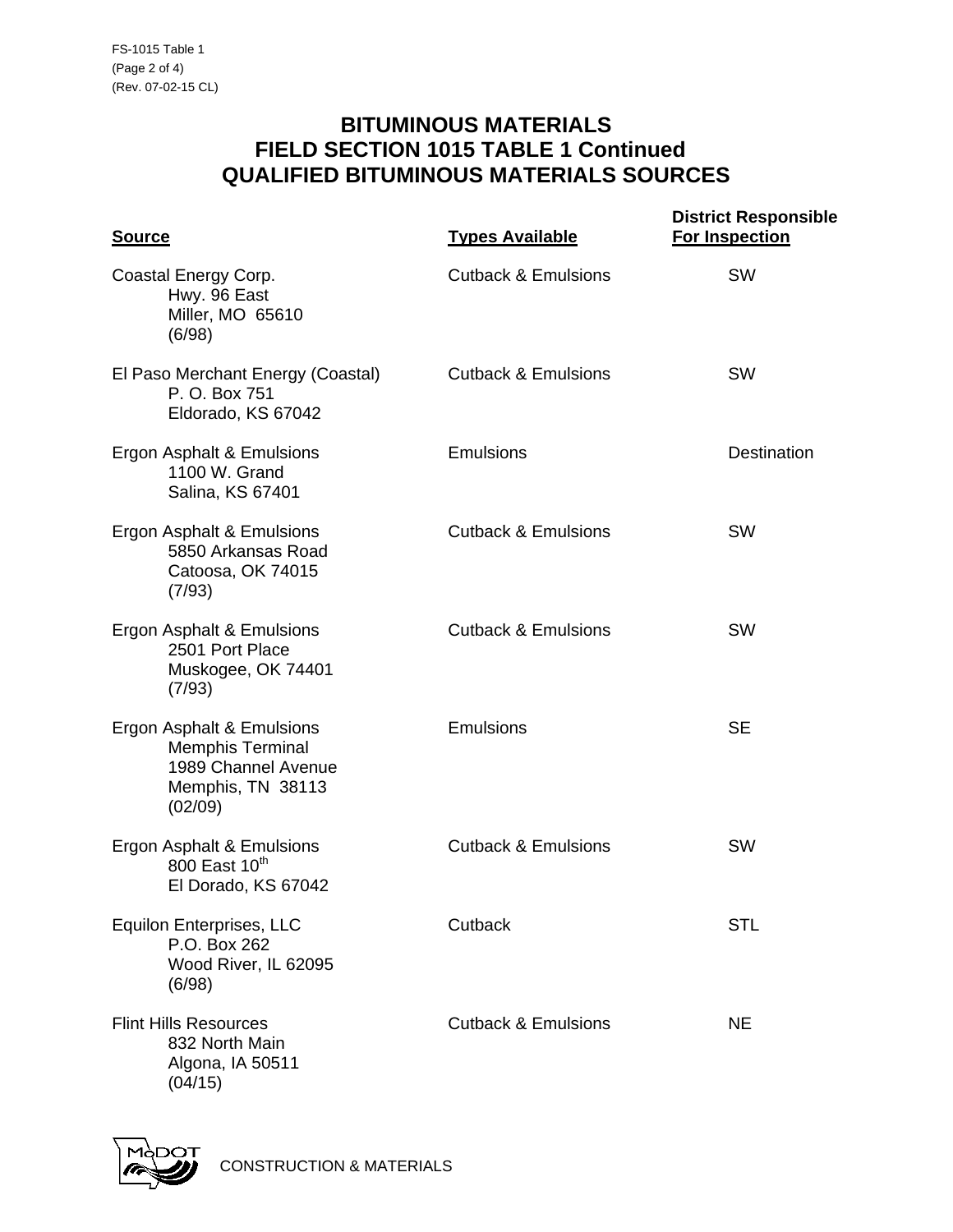## **BITUMINOUS MATERIALS FIELD SECTION 1015 TABLE 1 Continued QUALIFIED BITUMINOUS MATERIALS SOURCES**

| <b>Source</b>                                                                                                               | <b>Types Available</b>         | <b>District Responsible</b><br><b>For Inspection</b> |
|-----------------------------------------------------------------------------------------------------------------------------|--------------------------------|------------------------------------------------------|
| <b>Flint Hills Resources</b><br>501 East Front Street<br>Davenport, IA 52804<br>(04/15)                                     | <b>Cutback &amp; Emulsions</b> | <b>NE</b>                                            |
| <b>Flint Hills Resources</b><br>12555 Clark Road<br>Rosemount, MN 55068<br>(04/15)                                          | <b>Cutback &amp; Emulsions</b> | <b>NE</b>                                            |
| <b>Flint Hills Resources</b><br>7075 North 14 <sup>th</sup> Street<br>Omaha, NE 68110<br>(02/09)                            | Cutback                        | <b>NW</b>                                            |
| <b>Heartland Asphalt Materials</b><br><b>PO Box 277</b><br>New Madrid, MO 63869                                             | <b>Cutback &amp; Emulsions</b> | <b>SE</b>                                            |
| Holly Refining & Marketing<br>P.O. Box 970<br>Tulsa, OK 74101                                                               | Cutback                        | <b>SW</b>                                            |
| Marathon Ashland Petroleum LLC<br>Meredosia Terminal<br>Rt. 104 (West of Bridge)<br>Meredosia, IL 62665-0254<br>(9/04)      | <b>Cutback &amp; Emulsions</b> | <b>NE</b>                                            |
| <b>Marathon Ashland Petroleum LLC</b><br><b>Utica Terminal</b><br>North 27 <sup>th</sup> Road<br>Utica, IL 61373<br>(03/06) | Emulsions                      | NE                                                   |
| <b>Martin Resources</b><br>2200 Ave H East<br>P.O. Box 3189<br>Omaha, NE 68103-0189                                         | Emulsion                       | <b>NW</b>                                            |